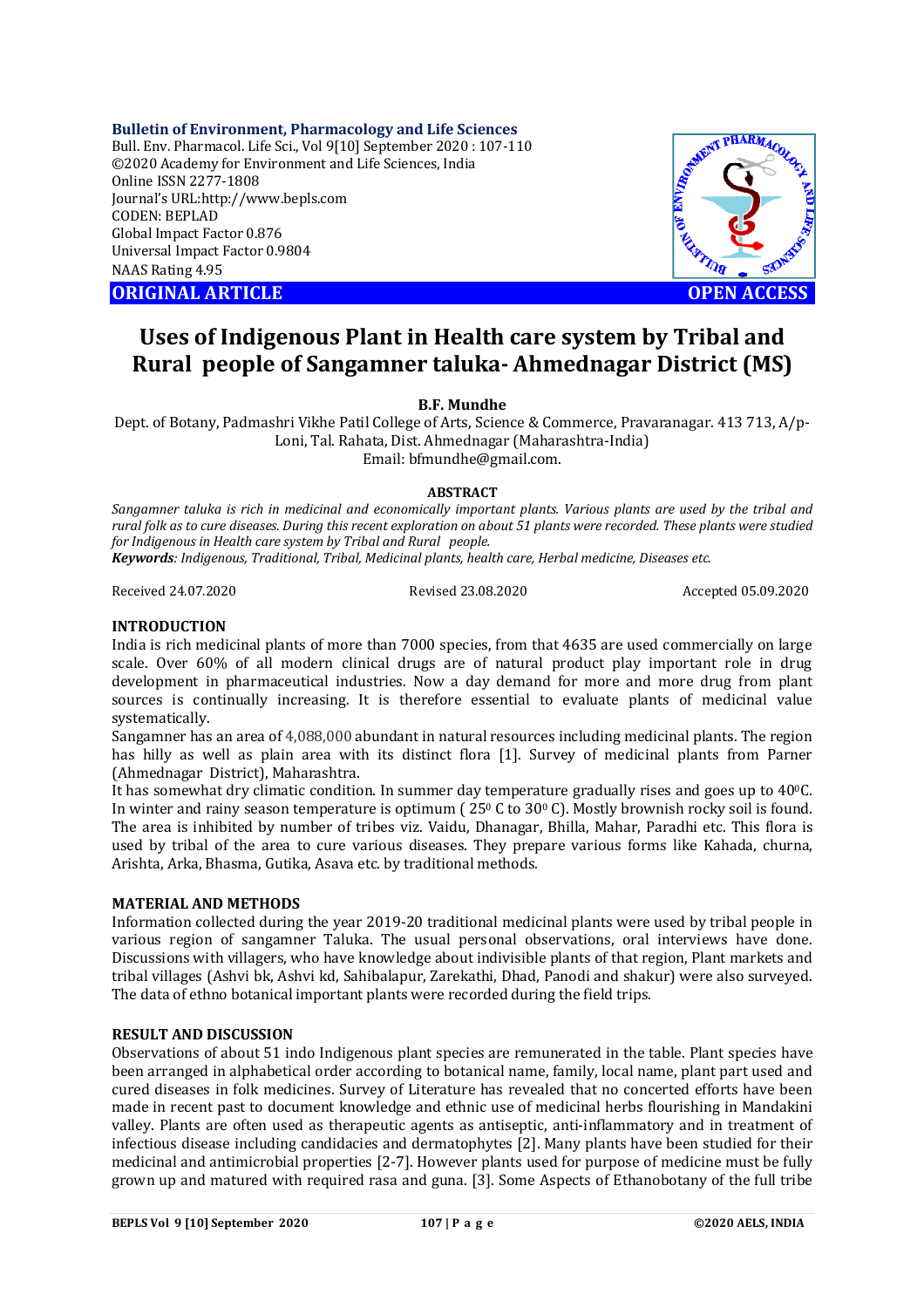#### **B.F. Mundhe**

Uttarkashi district was studied. The part of Herbal plant to be taken for 'Aushadhi' is used as per requirement of people. Thereby ethanomedicinal plants have great scope in for easily feature.

The aim behind this work is to aware the industrialist, agriculturists, farmers to come forward for cultivation and preservation of ethanomedicinal plants. There is a scope for collection of tribal medicinal plants from sangamner area. These plants have also use in cosmetics and various Ayurvedic products, which have economic value. Certain industries based on medicinal plants may be developed which will not only be economical valuable but will also help in the economic upliftment of the nation.

| S.<br>no.       | <b>Botanical Name with</b><br>family | Family           | <b>Local Name</b> | Part used                            | <b>Cured diseases</b>                                                               |
|-----------------|--------------------------------------|------------------|-------------------|--------------------------------------|-------------------------------------------------------------------------------------|
| $\mathbf{1}$    | Abrus precatorius, Linn.             | Papillinioaceae  | Gunj              | Leaves,<br>Seeds                     | Aphrodisiac                                                                         |
| $\overline{2}$  | Acacia nilotica, L.                  | Mimoceae         | Babul             | Leaves<br>and<br>pods<br>and<br>bark | Antibilious, astringent,<br>antiasthmatic,<br>dental<br>disorder                    |
| 3               | Acharanthus aspera,L.                | Amaranthaceae    | aghada            | Roots                                | Diuretic,<br>purgative,<br>bechic,<br>febrifuse,<br>astringent                      |
| $\overline{4}$  | Acours calamu, L.                    | Acoraceae        | Vekhand           | Roots                                | Cough, Nerve stimulant                                                              |
| $\overline{5}$  | Adathoda vasica, Nees.               | Acanthaceae      | Adulsa            | Leaves                               | <b>Bronchitis</b><br>asthma,<br>Cough.                                              |
| 6               | Aegle marmelos, k Corr.              | Rutaceae         | Bel               | Fruits                               | Dysentery and in Fever.                                                             |
| 7               | Aloe vera, L                         | Liliaceaes       | Korphad           | Leaves                               | Skin diseases, Cough.                                                               |
| $\overline{8}$  | Argemone Mexicana.L.                 | Papaveraceae     | Bilayat           | Seeds<br>and<br>leaves               | Seed powder is folded<br>with leaf to smoke,<br>which cure all dental<br>disorders. |
| 9               | Azadarcta indica, Linn.              | Meliaceae        | Neem              | Twigs                                | As a tooth brushes                                                                  |
| $10\,$          | Bacopa monnieri, L.                  | Scropulariaceae  | <b>Bramhi</b>     | Leaves,<br>fruits.                   | Asthma                                                                              |
| 11              | Bauhinia purpurea, L                 | Caesalipiniaceae | Apata Kanchan     | Bark flower<br>Roots                 | Leprosy and Piles.                                                                  |
| 12              | Boerhaavia diffusa, L.               | Nyctaginaceae    | Ghetuli           | Whole plant                          | Kidney stone. Jaundice                                                              |
| 13              | Butea monosperm,L.                   | Fabiaceae        | Palash (Ass)      | Gum                                  | Dysentery and in Fever.                                                             |
| 14              | Caesalpinia cristata, L.             | Caesalipniaceae  | Sagarkota         | Leaves fruits                        | Stone bladder                                                                       |
| $\overline{15}$ | Caesalpinia<br>pulcherrima, L.       | Caesalpiniaceae  | Shankasur         | Stem, roots                          | Diabetes Dysentery                                                                  |
| 16              | Calotropis purpurea, R.<br>Br.       | Asclepiadaceae   | Rui               | Roots                                | Asthma                                                                              |
| 17              | Cassia tora, L.                      | Cesalpiniaceae   | Tarwad            | Leaves                               | Swollen glands                                                                      |
| 18              | Catharanthus<br>roseus,<br>Dom.      | Apocynaceae      | Sadaphully        | Whole plant                          | Cough and Asthma                                                                    |
| 19              | Clematis triloba, Heyne<br>ex. Roth  | Rananculaceae    | Ranjai            | Roots,<br>Flowers                    | Leprosy, Painful boil                                                               |
| 20              | Colocasia esculenta,L.               | Apiaceae         | Manimuni          | Leaves,<br>Seeds                     | Dysentery                                                                           |
| 21              | Commelina<br>benghaensis,L.          | Commelinaceae    | cana              | <i>Stem</i><br>and<br>leaves         | <b>Stop Bleeding</b>                                                                |
| 22              | Commiplora<br>mukul,<br>Engl.        | Burseraceae      | Gugul             | Latex                                | Rheumatism,<br>Piles,<br>Pyorrhea                                                   |
| 23              | Curcuma longa, L.                    | Zinzibaraceae    | Turmeric          | Rhizome                              | Blood Purification and<br>antibiotics                                               |
| 24              | Cyperus rotundus, L.                 | Cyperaceae       | Nagarmotha        | Rhizome                              | Antidandruff                                                                        |
| 25              | Datura metal, L.                     | Solanaceae       | Dhotra            | Seeds                                | Necrotic, antispasmodic                                                             |
| 26              | Eclipta alba, (L) Hassk              | Asteraceae       | Maka              | Leaves                               | Treat eczema                                                                        |
| 27              | Emblica<br>officialis,<br>Gaertn.    | Euphorbiaceae    | chinch            | Fruits, leaves<br>and barks          | Alterative,<br>attenuant,<br>uretic in bleeding gums.                               |
| 28              | Emblica officinalis,L.               | Euphorbiaceae    | Amla              | Fruit                                | Earache,<br>Asthma, leucorrhea.                                                     |
| 29              | Euphorbia hirta, L.                  | Euphorbiaceae    | Buiavala          | Whole plant                          | Peptic<br>ulcers<br>and<br>against poles                                            |

**Table - List of Medicinal Plants observed during survey 2019-2020**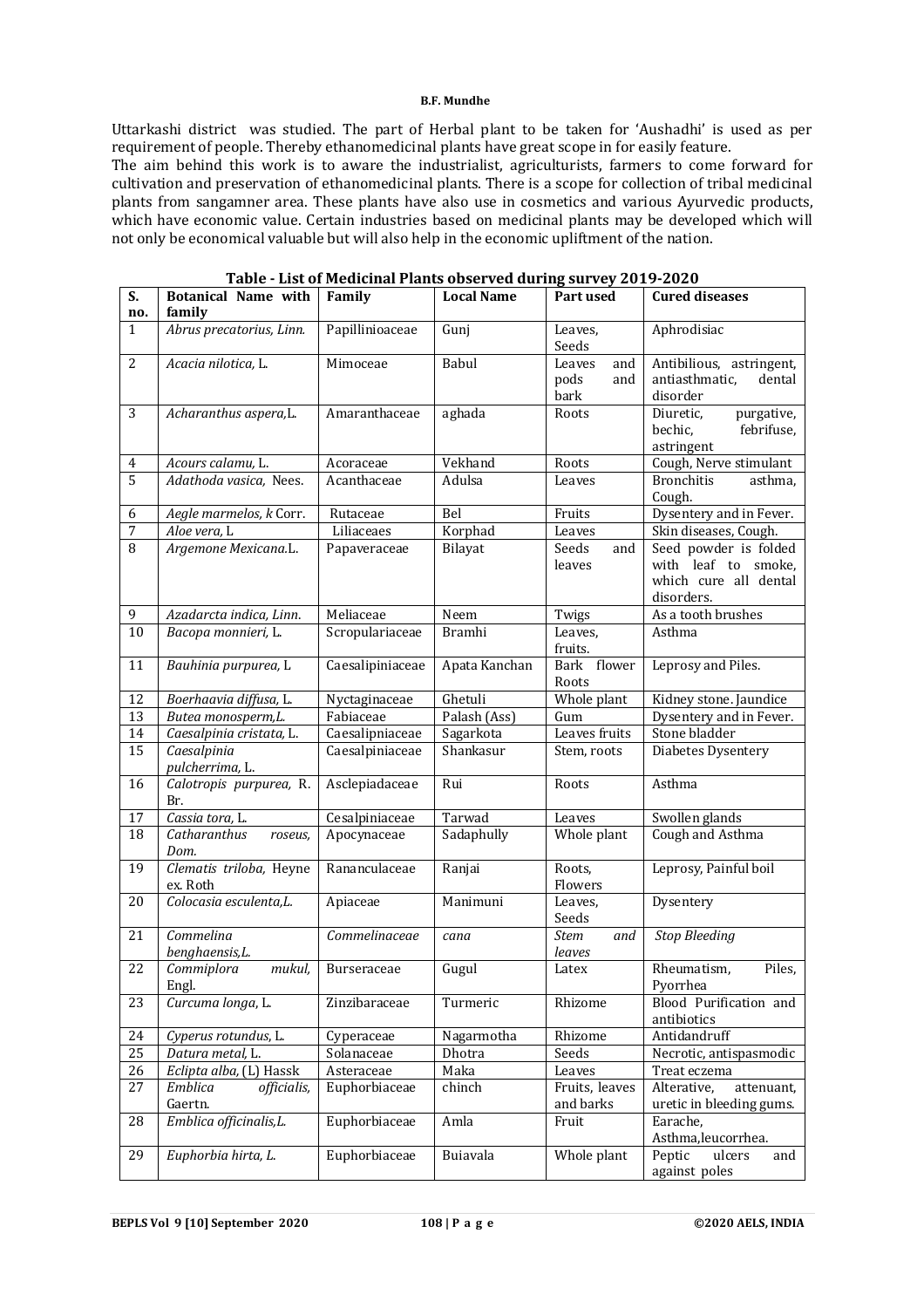#### **B.F. Mundhe**

| $\overline{30}$ | Euphorbia neriifolia, L.          | Euphorbiaceae       | Nivdung           | Fruit                 | Earache, Asthma                                         |
|-----------------|-----------------------------------|---------------------|-------------------|-----------------------|---------------------------------------------------------|
| 31              | Ficus palmata, forsk              | Moraceae            | Bedu              | Fruit<br>and<br>latex | Cure the hyper tension                                  |
| 32              | Gloriosa superb, L.               | Liliaceae           | Kalalavi          | Rhizome               | Rheumatism                                              |
| 33              | Jasminum auriculatum,<br>vahi     | Oleaceae            | Jui               | Flower                | Pain killer                                             |
| 34              | officinales,<br>Jasminum<br>vahi  | Oleaceae            | Jai               | Flower                | Mouth ulceration, Ring<br>worms.                        |
| 35              | Leucus aspera, L.                 | Lamiaceae           | Aghada            | Leaves,<br>fruit      | Reduce sinusitis                                        |
| 36              | Lowsonia innermi, L.              | Lythraceae          | Vaghati           | Leaves                | Diabetes                                                |
| $\overline{37}$ | Maullava spicata, L.              | Caesalpinaceae      | Vaghati           | Leaves                | <b>Diabetes</b>                                         |
| 38              | Michelia rheedii, L.              | Magnoliaceae        | Pandara<br>Chapha | Flower                | Diarrhea, to ease child<br>birth.                       |
| 39              | Moringa oleifera,L                | Moringaceae         | sevga             | Leaves,<br>fruit      | Kidney stone. Jaundice                                  |
| 40              | Nerium indicum, Mill,             | Apocynaceae         | Kanher            | Roots leaves          | Hemorrhoids<br>and<br>Ulceration                        |
| 41              | Ocimum basilicum, L.              | Labinioaceae        | Sabja             | <b>Leaves Seeds</b>   | Stimulating properties,<br>stomach complaints.          |
| 42              | Oxalis corniculata,L.             | <b>Oxalidaceae</b>  |                   | Leaves                | <b>Diabetes</b>                                         |
| 43              | Psidum guajava, L.                | Myrteaceae          | Gava              | Twigs                 | Pain killer of tooth's                                  |
| 44              | Raphanus sativas,L.               | <b>Brassicaceae</b> | Mula              | roots                 | Cure<br>acidity<br>and<br>flatulence                    |
| 45              | Rauwolfia<br>serpentine<br>Benth. | Apocynaceae         | Sarpagandha       | <b>Roots</b>          | <b>Blood</b><br>Pressure<br>and<br>mental disorder      |
| 46              | Ricinus communis, L.              | Euphorbiaceae       | Yerand            | Bark<br>and<br>leaves | Rheumatic arthritis and<br>purgative                    |
| 47              | Santalum album.L.                 | Santalaceae         | Chandan           | Bark<br>and<br>woods  | Antimalarial, febrifuge, d<br>iaphoretic                |
| 48              | Sarca indica,L.                   | Fabaceae            | Ashok             | <b>Bark</b>           | Leucorrhoea                                             |
| 49              | Solanum nigrum, L.                | Solanaceae          | Kateringani       | Whole plants          | Febrifuse,<br>antidiarrhoeal, in eye<br>disease         |
| 50              | Terminalia chubula, L.            | Combretaceae        |                   | Seeds                 | Jaundice                                                |
| $\overline{51}$ | Zizyphus jujube, L.               | Rhamanaceae         | Ber               | Seeds<br>and<br>root  | Antibilious, antidysente<br>ric, in boils, antipyretic. |

Now the medicinal plants as a whole occupy stable position in the modern medicine, since the pharmaceutical industry showing the special interest in using or synthesizing natural substances extracted from plants. Therefore information generated from present study regarding the medicinal plant used by traditional practitioners need through phytochemical investigations.

This could create mass alertness regarding the for conservation of such plants and also in the promotion of ethano-medico-botany knowledge with the local people.

# **ACKNOWLEDGMENT**

The author is thankful to Head of Department of Botany, Padmashri Vikhe Patil College Pravaranagar, and Principal of P.V.P. College Pravaranagar who provided necessary facilities during research work.

# **REFERENCES**

- 1. Aher R.K. and Aher S.K. (2004). Survey of medicinal plants from Parner (Ahmednagar District) *Advances In Plant Science* 17( 1):
- 2. Arora, P.S. Dhaliwal, Sandeep and Kaer, Gurnderjeet, (2005).Antimicrobial activity and Azardirachta Indian ( Neem) Geobios (32);pp – 113-120.
- 3. Badoni A.K. (1986). Some Aspects of Ethanobotany of the full tribe uttarkashi district. Biolo.sci.4(3):405-412. Proceeding of Indian Botanical conference.
- 4. Bodekar,G. (2002). Medicinal plants: Towards sustainability and security.pp89.
- 5. Bonjar,G.H.S.,Aghughi,S., Nik,A.K., Shahidi, (2004).. Antibacterial and Antifungal Survey in Plants used in Indigenous Herbal-Medicine of South East Regions of Iran. Journal of Biological Sciences . Volume: 4, Issue: 3, :405-412
- 6. Arora *et al*., (2005). Many plants have been studied for their medicinal and antimicrobial properties Biolo.sci.5(3):407-411.